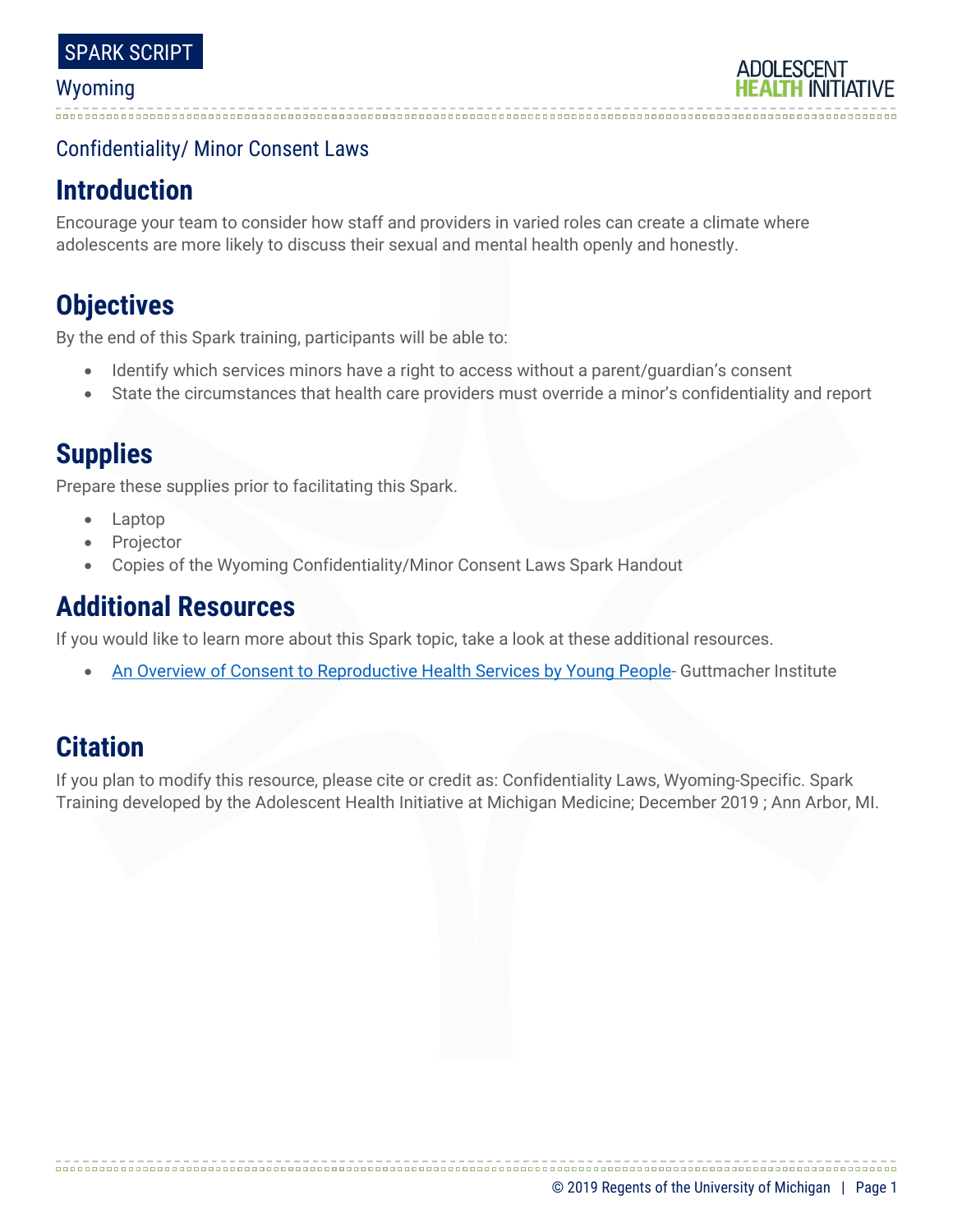



## **Intro/Hook** (3 minutes)

### $\Box$  1 – TITLE SLIDE

Today we are going to do a 15-minute mini-training, also called a Spark. As youth-serving professionals, it is important that we understand adolescent confidentiality and minor consent. This training is intended to be an overview of the most relevant laws on confidential services for teens. Wyoming law is complex, so if you want to do additional learning, resources are available in the facilitator guide to this Spark.

Each person here will have times where we need to know and comply with confidentiality laws, though it's different for our various roles. For each law and scenario we discuss, try think about how it applies to your role specifically. To get us started, let's review a case scenario.

### 2 - CASE SCENARIO: CHEYENNE

This is Cheyenne, who is 15. She is here today because of a sore throat. During her visit the clinician found out that she is concerned about having an STI. Cheyenne says she is worried her mother will kick her out of the house if she knows Cheyenne is sexually active. How does the right to confidentiality help or hurt Cheyenne?

#### Give participants a moment to respond to the question on the slide. You may choose to have discussion here or just have people think about it.

**EXECO** Usually, not all of this patient information is available to everyone who comes into contact with her. When we know more details about a patient, does it affect how we feel about the patient's right to confidentiality? Even though we know the law says we need to provide certain confidential services to teens without a parent's permission, it can be challenging when we think parents should be involved. What can go wrong if we accidentally break confidentiality?

Have a couple of people respond briefly. Main point: If we don't follow the laws, it can have a negative impact on teens.

Many teens choose to include their parent or guardian in decisions about their health. For some teens, however, having the option of certain confidential services makes it more likely that they will seek care when they need it. For instance, Shay would probably be more likely to get tested for STIs and possibly get a method of contraception if she's assured her mother's permission is not required.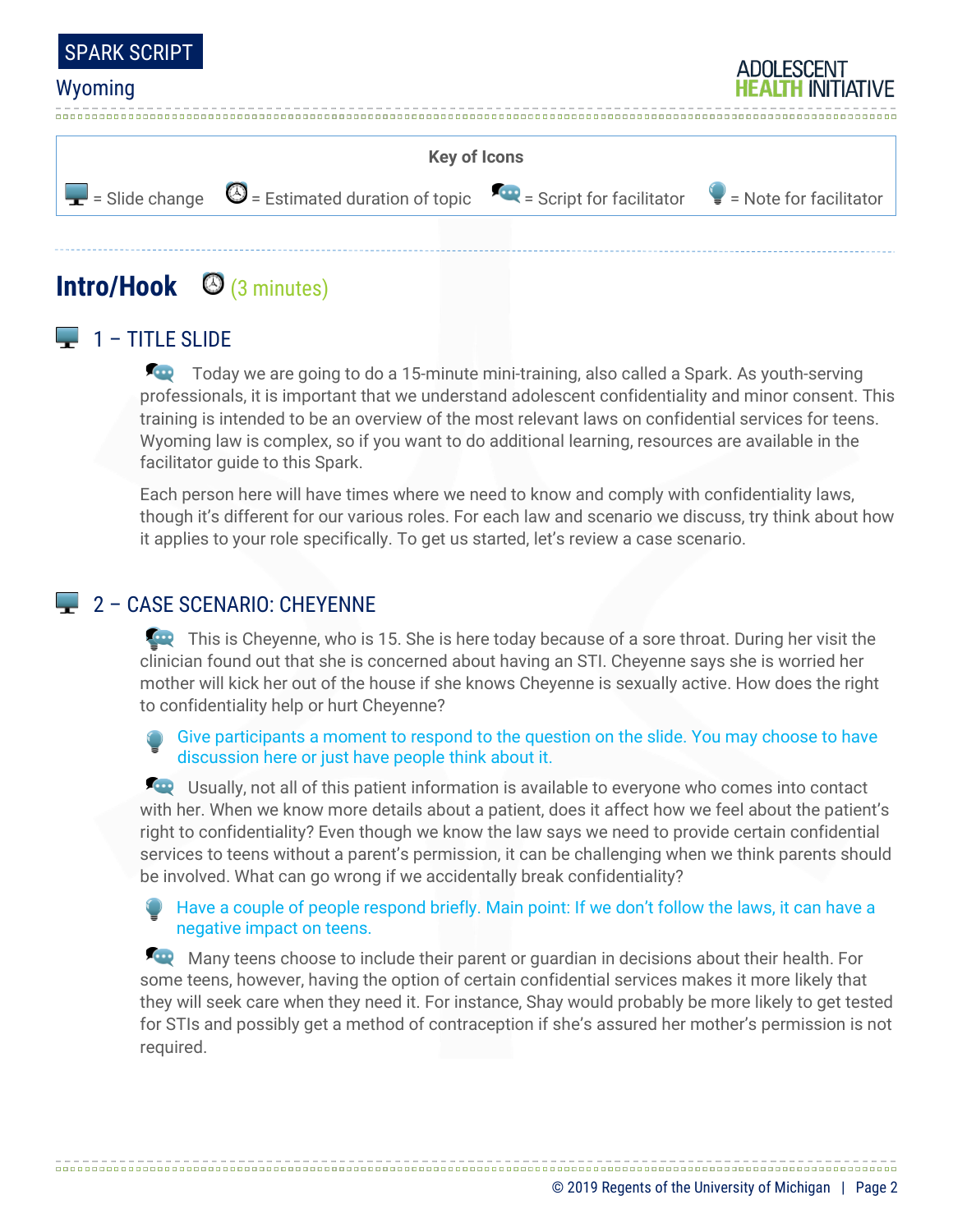# **Key Concepts**  $\Theta$  **(11 minutes)**

## $\Box$  3 – IMPORTANT DEFINITIONS

Before we review the laws, it's important to recognize the difference between consent and confidentiality.

- **Consent** is permission to act. In general, a parent or legal guardian must give their permission or "consent" – before their minor child can receive a medical service. However, there are important exceptions where a minor can consent to their own care, without a parent's permission. We will discuss these exceptions today.
- **Confidentiality** refers to how health care providers and staff keep certain information private.
- **Consent does not equal confidentiality**.
	- $\circ$  Even if a minor is allowed to consent to a service without a parent's permission, it does not necessarily mean that the provider is required to keep it confidential.
	- $\circ$  So, laws can protect a minor's right to access a specific service, like contraception, but often, it's up to health care providers and staff to protect a minor's confidentiality.

### 4 – WY LAW: PARENTAL CONSENT EXCEPTIONS

As this slide says, a parent or legal guardian must provide consent on behalf of a minor (under age 18) before health care services are provided, with several important exceptions.

The exceptions are based on either:

- Status (for example, legal independence from parents/guardians), or
- The type of service requested (such as certain sexual health and reproductive health services).

Pass out the "Wyoming Minor Consent & Confidentiality Laws" handout.

### $\Box$  5 – WY LAW: MINOR CONSENT BASED ON STATUS

First, let's look at the exceptions based on status.

If a minor has any of these four statuses, they can consent to health care services without a parent or guardian's permission.

- Emancipated by court order
- Married
- On active military duty
- Living apart from his/her parents or guardian and is managing his/her own affairs regardless of source of income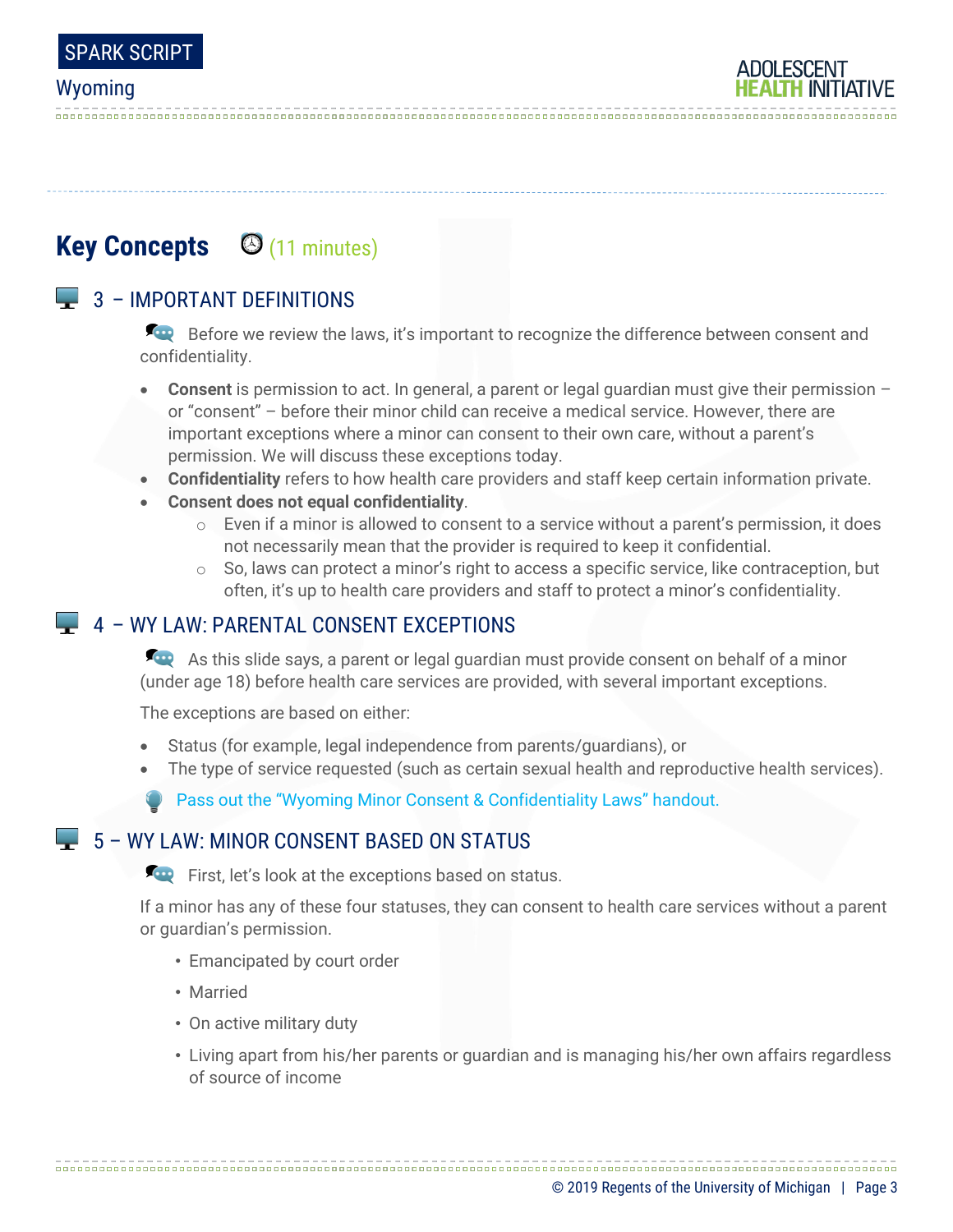## 6– WY LAW: MINOR CONSENT BASED ON SERVICE

- Note: statements are animated to appear one after each click, with the answer showing after the last click. Read each statement aloud before advancing to the next one.
- Now let's look at the **services** any minors can receive without parental or guardian consent.
- Advance slide
	- 1. Emergency Care (If parents or guardian of the minor cannot be contacted)
- Advance slide
	- 2. Examination and treatment of Sexually Transmitted Diseases
- **Advance slide** 
	- 3. Sexual assault care (If parents or guardian of the minor cannot be contacted)
- **Advance slide** 
	- 4. Tobacco cessation services (if minor is 12 years of age or older, is a smoker or user of tobacco products, and the health care to which the minor consents is a tobacco cessation program approved by the department of health)

\*Wyoming does not have any specific laws on a minor's right to consent to PrEP for HIV prevention Are there any questions?

### $\Box$  7 – REPORTING

Now we're going to review when a minor's confidentiality must be overridden. Health care providers must override the minor's confidentiality and report if…

- The minor is a risk to themselves or someone else
- There is suspicion of physical or mental injury, harm or imminent danger to the physical or mental health or welfare of a child other than by accidental means
- There is suspicion of the commission or allowing the commission of a sexual offense against the minor

Please review the Confidentiality/Minor Consent Laws handout for more information about these specific definitions in Wyoming state law.

### 8 – CASE SCENARIO: CHEYENNE

Let's go back to our 15-year-old patient, Cheyenne, and answer these questions together as I read through them.

- Can Cheyenne receive STI testing without a parent's permission? [*Answer: Yes.]*
- Can she receive STI treatment? [*Answer: Yes.*]
- Can the provider talk to Cheyenne's mother without Cheyenne's consent? [No. Under the HIPAA Privacy Rule, Cheyenne's provider cannot give her parent's access to this information since the consent of her parent is not required under state law.]

© 2019 Regents of the University of Michigan | Page 4